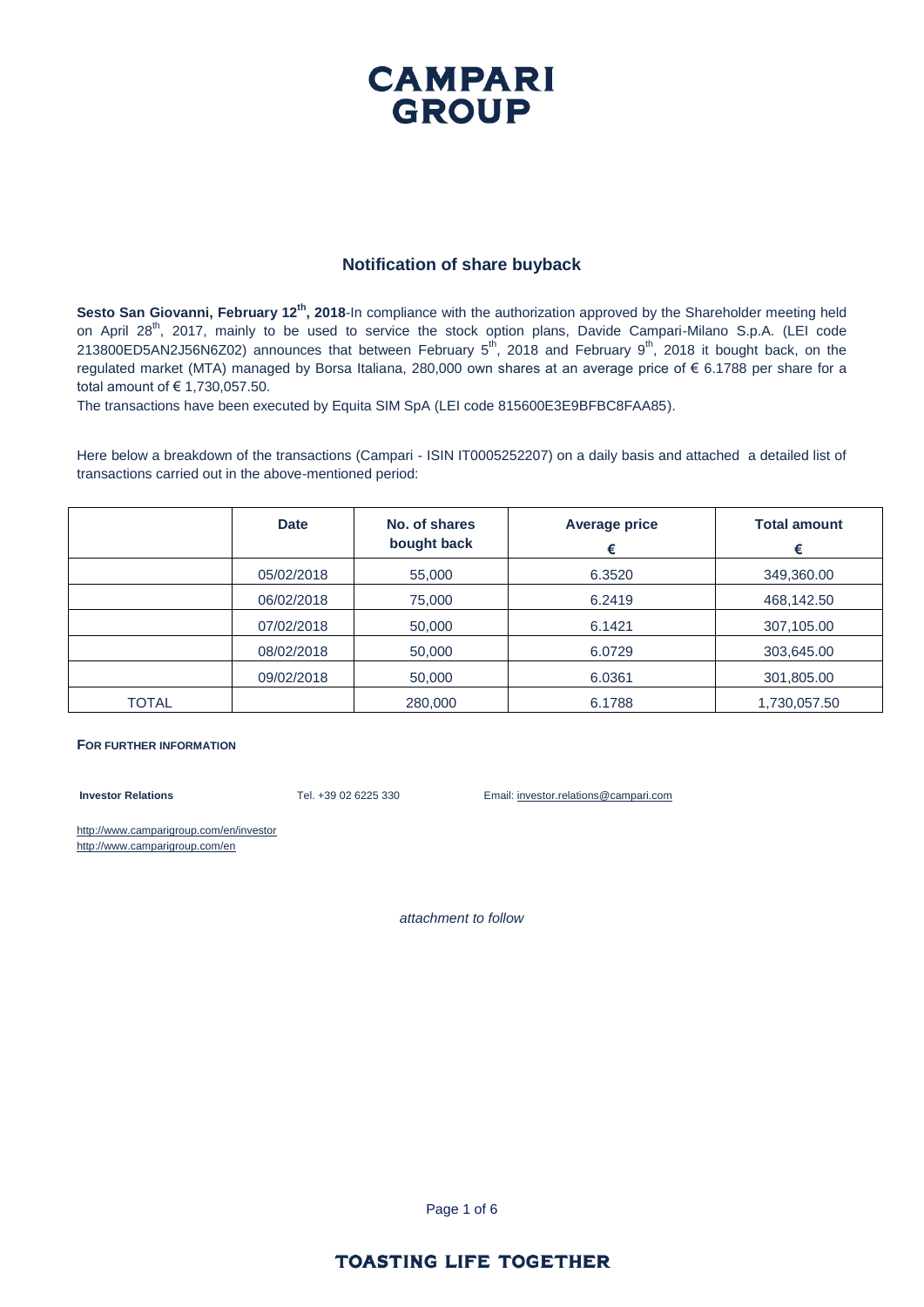| <b>DATE</b> | <b>HOUR</b> | AV             | <b>PRICE</b> | NO. OF<br><b>SHARES</b> |
|-------------|-------------|----------------|--------------|-------------------------|
| 05-feb-18   | 9:08:28 AM  | A              | 6,39         | 429                     |
| 05-feb-18   | 9:08:28 AM  | A              | 6,39         | 3571                    |
| 05-feb-18   | 9:20:07 AM  | Α              | 6,355        | 3000                    |
| 05-feb-18   | 9:48:55 AM  | Α              | 6,37         | 1000                    |
| 05-feb-18   | 9:54:56 AM  | A              | 6,385        | 1455                    |
| 05-feb-18   | 9:54:56 AM  | Α              | 6,385        | 2545                    |
| 05-feb-18   | 10:57:45 AM | A              | 6,385        | 1400                    |
| 05-feb-18   | 11:07:12 AM | A              | 6,385        | 1176                    |
| 05-feb-18   | 11:07:12 AM | A              | 6,385        | 424                     |
| 05-feb-18   | 11:15:33 AM | A              | 6,385        | 1434                    |
| 05-feb-18   | 11:15:33 AM | A              | 6,385        | 1566                    |
| 05-feb-18   | 11:21:54 AM | A              | 6,38         | 2000                    |
| 05-feb-18   | 11:22:50 AM | Α              | 6,37         | 1000                    |
| 05-feb-18   | 11:25:41 AM | A              | 6,37         | 2000                    |
| 05-feb-18   | 11:54:26 AM | A              | 6,365        | 581                     |
| 05-feb-18   | 11:54:28 AM | $\overline{A}$ | 6,365        | 1419                    |
| 05-feb-18   | 3:13:16 PM  | Α              | 6,315        | 962                     |
| 05-feb-18   | 3:13:16 PM  | A              | 6,315        | 1565                    |
| 05-feb-18   | 3:13:16 PM  | A              | 6,315        | 2439                    |
| 05-feb-18   | 3:13:16 PM  | $\overline{A}$ | 6,315        | 1437                    |
| 05-feb-18   | 3:13:16 PM  | A              | 6,315        | 597                     |
| 05-feb-18   | 3:29:10 PM  | Α              | 6,315        | 5000                    |
| 05-feb-18   | 4:04:15 PM  | $\overline{A}$ | 6,33         | 2899                    |
| 05-feb-18   | 4:04:15 PM  | Α              | 6,33         | 2101                    |
| 05-feb-18   | 4:33:06 PM  | Α              | 6,345        | 5000                    |
| 05-feb-18   | 4:33:20 PM  | Α              | 6,345        | 3000                    |
| 05-feb-18   | 4:59:50 PM  | A              | 6,345        | 3000                    |
| 05-feb-18   | 5:13:08 PM  | A              | 6,345        | 2000                    |
| 06-feb-18   | 9:09:33 AM  | A              | 6,19         | 406                     |

Page 2 of 6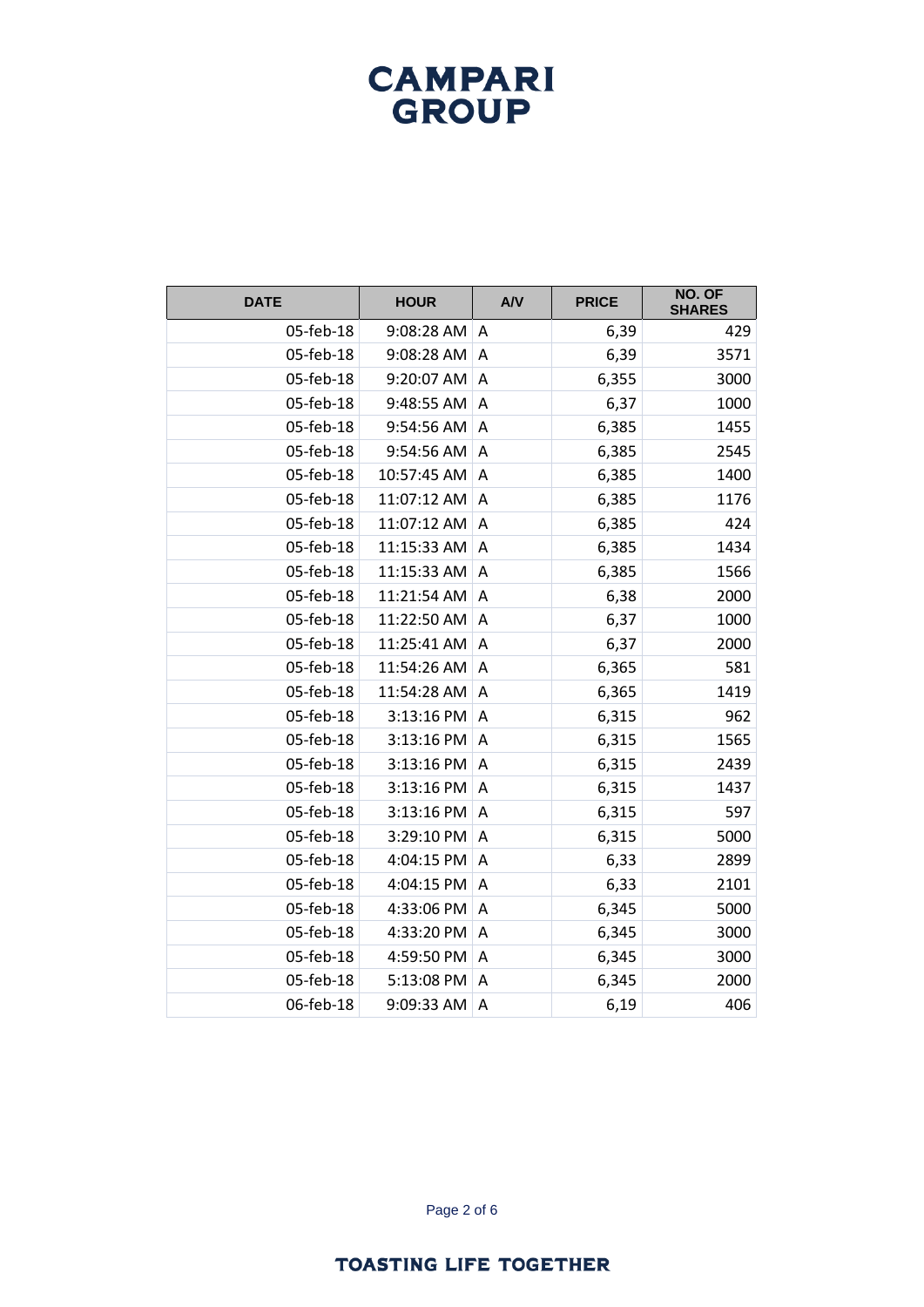| 06-feb-18 | 9:09:33 AM A |                | 6,19  | 2594 |
|-----------|--------------|----------------|-------|------|
| 06-feb-18 | 9:09:38 AM   | A              | 6,18  | 5000 |
| 06-feb-18 | 9:44:10 AM   | A              | 6,25  | 4000 |
| 06-feb-18 | 9:46:24 AM   | A              | 6,255 | 5000 |
| 06-feb-18 | 9:49:06 AM   | $\overline{A}$ | 6,27  | 2448 |
| 06-feb-18 | 9:49:06 AM   | A              | 6,27  | 4552 |
| 06-feb-18 | 10:04:28 AM  | A              | 6,255 | 1010 |
| 06-feb-18 | 10:04:28 AM  | $\overline{A}$ | 6,255 | 490  |
| 06-feb-18 | 10:04:28 AM  | A              | 6,255 | 1500 |
| 06-feb-18 | 10:11:37 AM  | A              | 6,26  | 1248 |
| 06-feb-18 | 10:11:37 AM  | A              | 6,26  | 1752 |
| 06-feb-18 | 10:51:56 AM  | A              | 6,265 | 1500 |
| 06-feb-18 | 10:51:56 AM  | A              | 6,265 | 1028 |
| 06-feb-18 | 10:51:56 AM  | A              | 6,265 | 472  |
| 06-feb-18 | 12:34:49 PM  | A              | 6,25  | 5000 |
| 06-feb-18 | 12:45:19 PM  | A              | 6,25  | 1000 |
| 06-feb-18 | 12:45:27 PM  | A              | 6,25  | 4000 |
| 06-feb-18 | 1:39:53 PM   | $\overline{A}$ | 6,255 | 2154 |
| 06-feb-18 | 1:39:53 PM   | A              | 6,255 | 1124 |
| 06-feb-18 | 1:39:53 PM   | A              | 6,255 | 1240 |
| 06-feb-18 | 1:39:53 PM   | $\overline{A}$ | 6,255 | 482  |
| 06-feb-18 | 2:42:20 PM   | A              | 6,235 | 632  |
| 06-feb-18 | 2:42:20 PM   | A              | 6,235 | 1142 |
| 06-feb-18 | 2:42:38 PM   | $\overline{A}$ | 6,235 | 3195 |
| 06-feb-18 | 2:42:38 PM   | Α              | 6,235 | 31   |
| 06-feb-18 | 3:01:33 PM   | A              | 6,225 | 1260 |
| 06-feb-18 | 3:01:33 PM   | A              | 6,225 | 567  |
| 06-feb-18 | 3:01:33 PM   | Α              | 6,225 | 725  |
| 06-feb-18 | 3:01:33 PM   | A              | 6,225 | 429  |
| 06-feb-18 | 3:01:33 PM   | A              | 6,225 | 2520 |
| 06-feb-18 | 3:01:33 PM   | A              | 6,225 | 1499 |
| 06-feb-18 | 3:35:58 PM   | A              | 6,24  | 1422 |

Page 3 of 6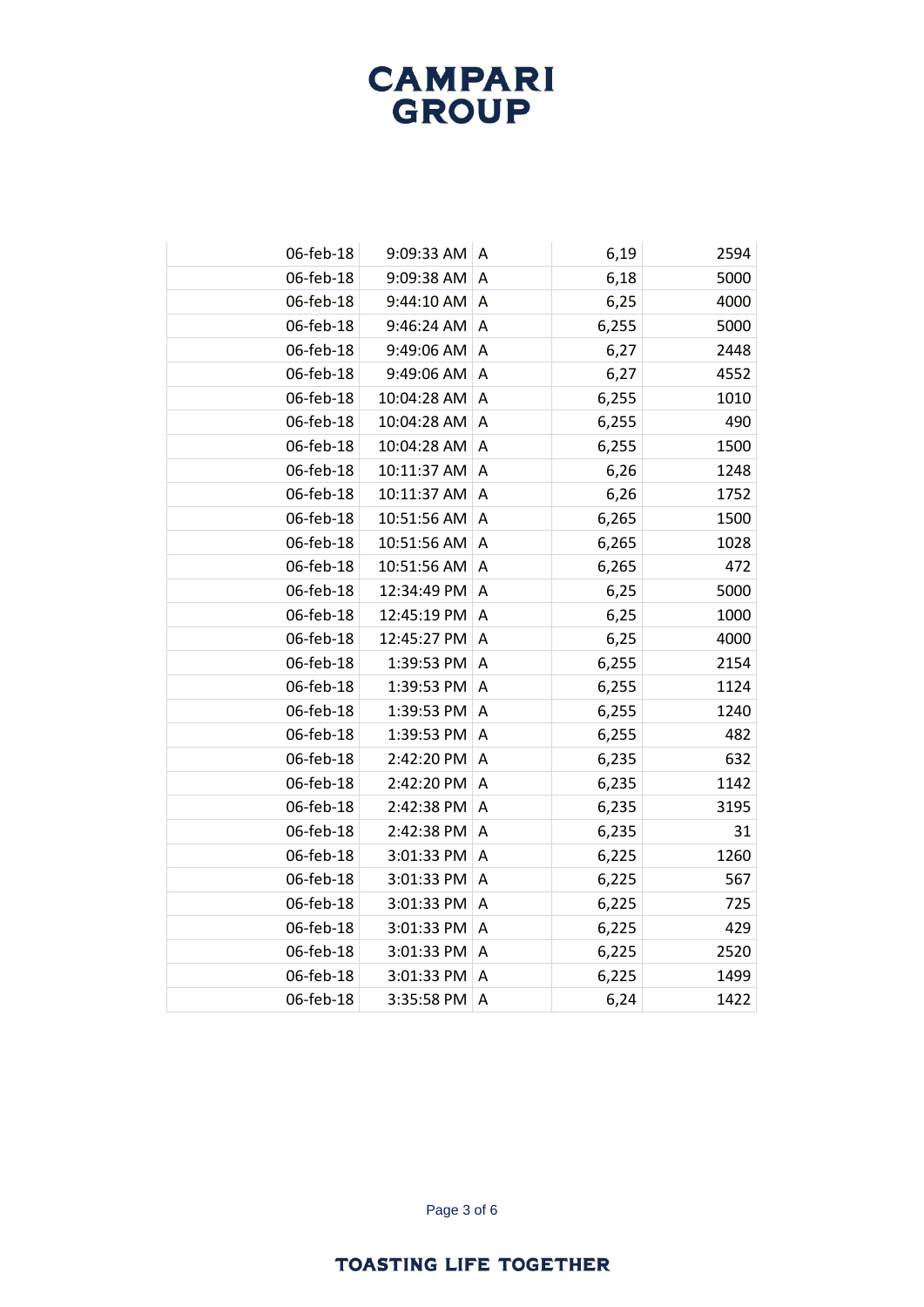| 06-feb-18 |             | 3:35:58 PM<br>A              | 6,24  | 3578 |
|-----------|-------------|------------------------------|-------|------|
| 06-feb-18 | 3:54:43 PM  | A                            | 6,25  | 5000 |
| 06-feb-18 |             | 4:30:04 PM<br>A              | 6,24  | 1456 |
| 06-feb-18 |             | 4:30:04 PM<br>A              | 6,24  | 2544 |
| 06-feb-18 |             | 5:12:52 PM<br>A              | 6,23  | 1000 |
| 07-feb-18 | 9:02:40 AM  | Α                            | 6,19  | 1557 |
| 07-feb-18 |             | 9:02:41 AM<br>Α              | 6,19  | 2443 |
| 07-feb-18 | 9:02:50 AM  | A                            | 6,19  | 1120 |
| 07-feb-18 | 9:03:06 AM  | A                            | 6,19  | 2880 |
| 07-feb-18 | 9:06:44 AM  | A                            | 6,185 | 2000 |
| 07-feb-18 | 9:22:04 AM  | $\overline{A}$               | 6,165 | 3000 |
| 07-feb-18 | 9:25:09 AM  | A                            | 6,17  | 2000 |
| 07-feb-18 | 10:06:51 AM | A                            | 6,14  | 2000 |
| 07-feb-18 | 10:12:50 AM | $\overline{A}$               | 6,135 | 362  |
| 07-feb-18 | 10:13:02 AM | A                            | 6,135 | 2638 |
| 07-feb-18 | 11:07:47 AM | A                            | 6,125 | 3000 |
| 07-feb-18 | 11:26:39 AM | A                            | 6,105 | 2000 |
| 07-feb-18 | 11:45:58 AM | A                            | 6,12  | 5    |
| 07-feb-18 | 11:45:58 AM | Α                            | 6,12  | 1000 |
| 07-feb-18 | 11:45:58 AM | A                            | 6,12  | 995  |
| 07-feb-18 |             | 1:11:09 PM<br>A              | 6,11  | 1436 |
| 07-feb-18 |             | 1:11:09 PM<br>A              | 6,11  | 357  |
| 07-feb-18 |             | 1:11:09 PM<br>$\overline{A}$ | 6,11  | 239  |
| 07-feb-18 |             | 1:11:09 PM<br>$\overline{A}$ | 6,11  | 968  |
| 07-feb-18 |             | 1:35:38 PM<br>A              | 6,11  | 25   |
| 07-feb-18 |             | 1:35:38 PM<br>A              | 6,11  | 131  |
| 07-feb-18 |             | 1:35:45 PM<br>A              | 6,11  | 1582 |
| 07-feb-18 |             | 1:38:21 PM<br>Α              | 6,11  | 1000 |
| 07-feb-18 |             | 1:42:47 PM<br>A              | 6,11  | 29   |
| 07-feb-18 |             | 1:44:58 PM<br>A              | 6,11  | 233  |
| 07-feb-18 |             | 3:16:24 PM<br>Α              | 6,1   | 2971 |
| 07-feb-18 |             | 3:16:24 PM<br>A              | 6,1   | 29   |

Page 4 of 6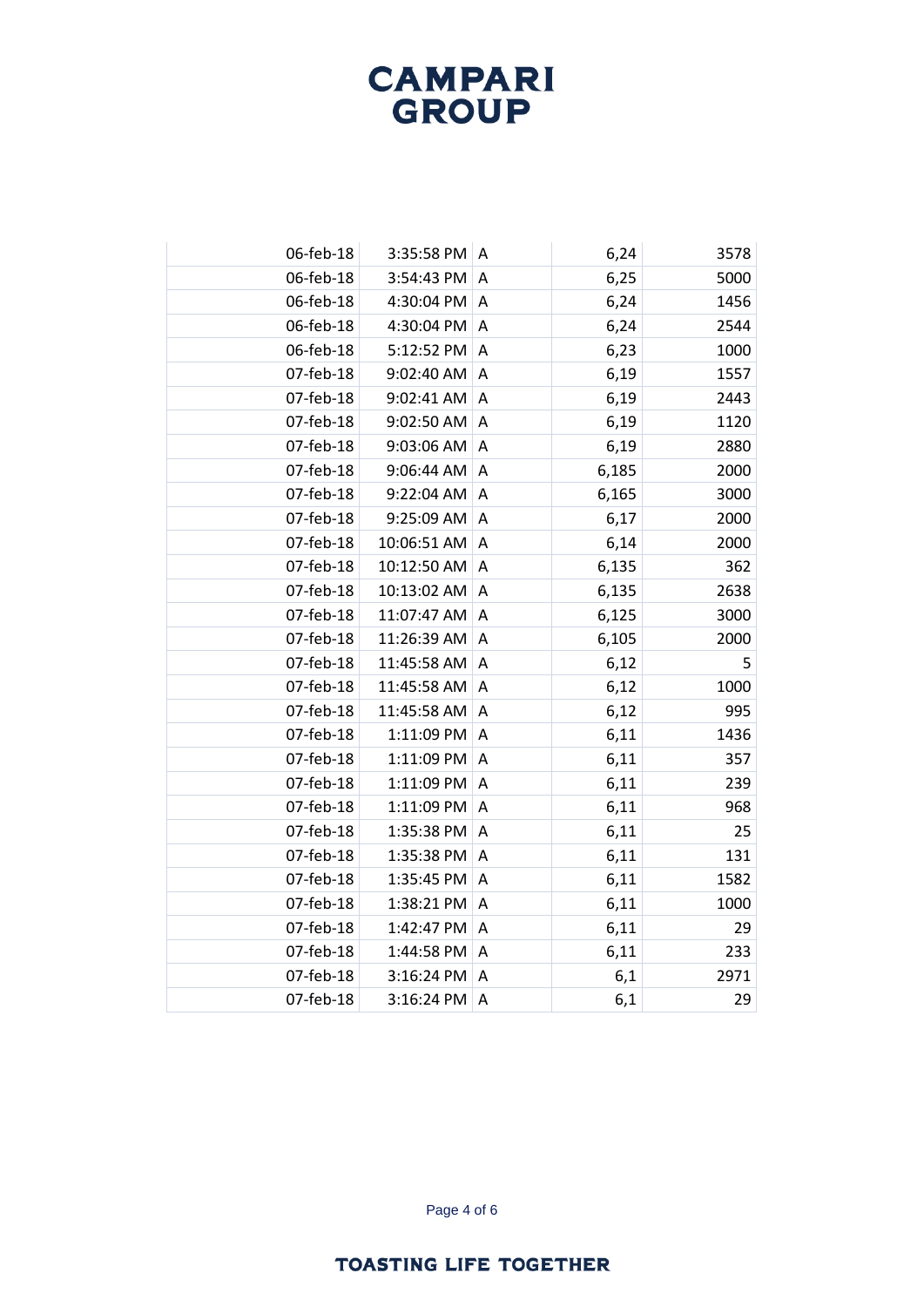| 07-feb-18<br>3:49:20 PM A<br>6,115<br>07-feb-18<br>3:49:29 PM<br>6,115<br>A<br>07-feb-18<br>6,135<br>4:01:04 PM<br>A<br>07-feb-18<br>6,135<br>4:01:04 PM<br>Α<br>07-feb-18<br>4:01:04 PM<br>6,135<br>A | 965<br>3035<br>2326<br>599<br>75<br>3000<br>3500<br>500<br>3000 |
|--------------------------------------------------------------------------------------------------------------------------------------------------------------------------------------------------------|-----------------------------------------------------------------|
|                                                                                                                                                                                                        |                                                                 |
|                                                                                                                                                                                                        |                                                                 |
|                                                                                                                                                                                                        |                                                                 |
|                                                                                                                                                                                                        |                                                                 |
|                                                                                                                                                                                                        |                                                                 |
| 07-feb-18<br>4:31:52 PM<br>6,115<br>A                                                                                                                                                                  |                                                                 |
| 07-feb-18<br>5:13:26 PM<br>6,175<br>$\boldsymbol{\mathsf{A}}$                                                                                                                                          |                                                                 |
| 07-feb-18<br>5:13:50 PM<br>6,175<br>A                                                                                                                                                                  |                                                                 |
| 08-feb-18<br>9:07:12 AM<br>$\boldsymbol{\mathsf{A}}$<br>6,115                                                                                                                                          |                                                                 |
| 08-feb-18<br>9:52:03 AM<br>6,09<br>Α                                                                                                                                                                   | 1488                                                            |
| 08-feb-18<br>9:52:03 AM<br>6,09<br>Α                                                                                                                                                                   | 124                                                             |
| 08-feb-18<br>9:52:03 AM<br>A<br>6,09                                                                                                                                                                   | 3388                                                            |
| 08-feb-18<br>10:44:02 AM<br>6,09<br>Α                                                                                                                                                                  | 1727                                                            |
| 08-feb-18<br>10:45:01 AM<br>6,09<br>A                                                                                                                                                                  | 3273                                                            |
| 08-feb-18<br>6,085<br>10:54:31 AM<br>A                                                                                                                                                                 | 3491                                                            |
| 08-feb-18<br>10:54:31 AM<br>6,085<br>Α                                                                                                                                                                 | 509                                                             |
| 08-feb-18<br>12:40:42 PM<br>6,085<br>A                                                                                                                                                                 | 500                                                             |
| 08-feb-18<br>12:40:44 PM<br>$\boldsymbol{\mathsf{A}}$<br>6,085                                                                                                                                         | 4500                                                            |
| 08-feb-18<br>1:24:50 PM<br>6,07<br>Α                                                                                                                                                                   | 1000                                                            |
| 08-feb-18<br>1:24:57 PM<br>A<br>6,07                                                                                                                                                                   | 340                                                             |
| 08-feb-18<br>1:24:57 PM<br>$\overline{A}$<br>6,07                                                                                                                                                      | 2660                                                            |
| 08-feb-18<br>2:09:19 PM<br>$\overline{A}$<br>6,07                                                                                                                                                      | 4000                                                            |
| 08-feb-18<br>3:01:57 PM<br>6,08<br>A                                                                                                                                                                   | 292                                                             |
| 08-feb-18<br>3:01:57 PM<br>$\boldsymbol{\mathsf{A}}$<br>6,08                                                                                                                                           | 109                                                             |
| 08-feb-18<br>3:01:57 PM<br>Α<br>6,08                                                                                                                                                                   | 32                                                              |
| 08-feb-18<br>3:01:57 PM<br>6,08<br>A                                                                                                                                                                   | 1035                                                            |
| 08-feb-18<br>6,08<br>3:01:57 PM<br>A                                                                                                                                                                   | 1032                                                            |
| 08-feb-18<br>3:20:44 PM<br>6,07<br>Α                                                                                                                                                                   | 2500                                                            |
| 08-feb-18<br>3:41:32 PM<br>A<br>6,06                                                                                                                                                                   | 3600                                                            |
| 08-feb-18<br>3:41:38 PM<br>6,06<br>A                                                                                                                                                                   | 1400                                                            |
| 08-feb-18<br>4:05:36 PM<br>6,06<br>Α                                                                                                                                                                   | 2398                                                            |
| 08-feb-18<br>4:05:36 PM<br>6,06<br>A                                                                                                                                                                   | 1602                                                            |

Page 5 of 6